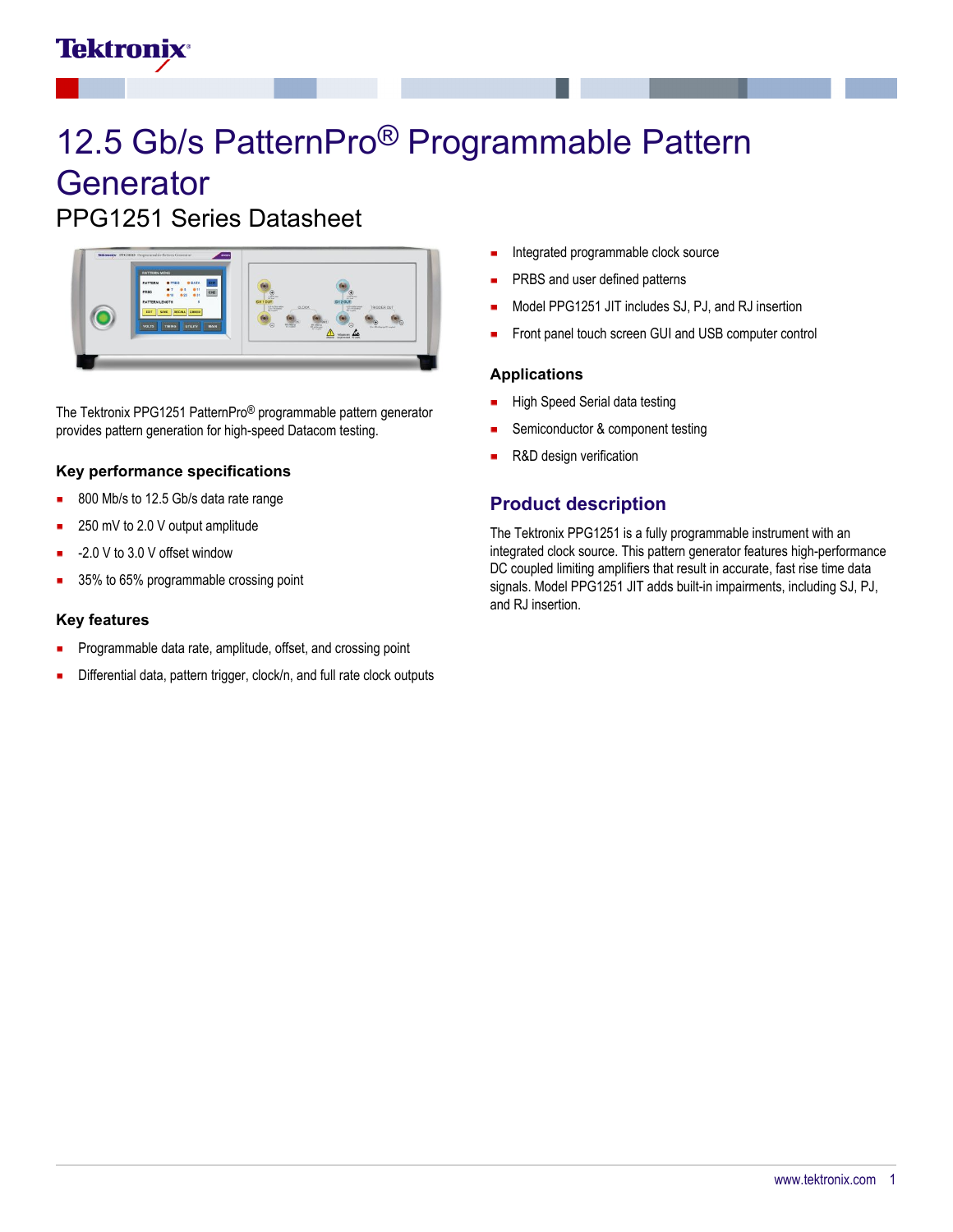## Specifications

#### **Data outputs**

| Amplitude                   | Differential/complimentary output, Positive and negative differential outputs are independently programmable. |  |
|-----------------------------|---------------------------------------------------------------------------------------------------------------|--|
| Single-ended                | 250 mV to 2.0 V                                                                                               |  |
| <b>Differential</b>         | 500 mV to 4.0 V                                                                                               |  |
| <b>Rise/fall time</b>       | Scope bandwidth can impact the measured signal rise time.                                                     |  |
| 20 to 80%                   | 17 ps, typical                                                                                                |  |
| 10 to 90 %                  | 25 ps, typical                                                                                                |  |
| <b>Offset</b>               | -2.0 V to $+3.0$ V window, programmable/adjustable                                                            |  |
| <b>Crossing point range</b> | 35% to 65% typical                                                                                            |  |
| Output impedance            |                                                                                                               |  |
| 50 $\Omega$                 | Single-ended                                                                                                  |  |
| 100 Ω                       | <b>Differential</b>                                                                                           |  |

## **Clock outputs**

| Full rate clock output | AC coupled, single-ended                 |
|------------------------|------------------------------------------|
| Amplitude              | 400 mV <sub>p-p</sub> , typical          |
| Trigger output         | Programmed as pattern trigger or clock/n |
| Amplitude              | -600 mV to 0 V                           |
| <b>Connector type</b>  | <b>SMA</b>                               |

## **Data patterns**

| Pattern type                 | Data (from memory) or PRBS           |
|------------------------------|--------------------------------------|
| Data rate                    | Programmable/adjustable              |
| Range                        | 800 Mb/s to 12.5 Gb/s                |
| <b>Resolution</b>            | $10$ kb/s                            |
| Accuracy                     | $±5$ ppm                             |
| <b>PRBS</b> pattern lengths  |                                      |
| $2^7$ -1 bits                | Polynomial = $X^7 + X^6 + 1$         |
| $2^{15} - 1$ bits            | Polynomial = $X^{15} + X^{14} + 1$   |
| $2^{23} - 1$ bits            | Polynomial = $X^{23}$ + $X^{18}$ + 1 |
| $2^{31}$ - 1 bits            | Polynomial = $X^{31}$ + $X^{28}$ + 1 |
| Data pattern depth           | 512 kbit                             |
| Programmable error insertion | Single bit                           |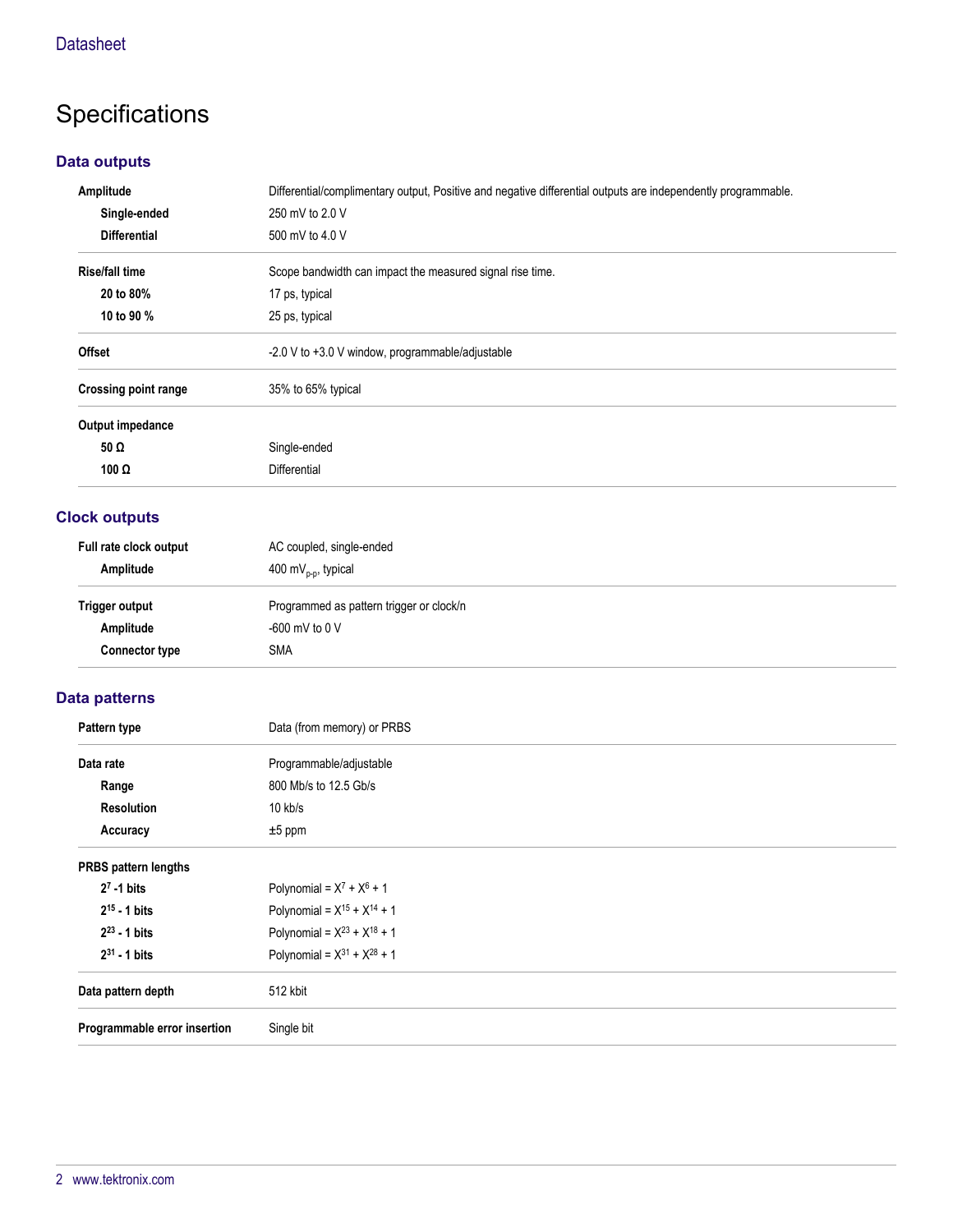#### **Model PPG1251 jitter insertion**

| High frequency jitter insertion<br>option  | Add-on option for the instrument. Sum of external, internal sine, and internal noise. Total range depends on modulation<br>frequencies. Exceeding the range can generate errors. |  |
|--------------------------------------------|----------------------------------------------------------------------------------------------------------------------------------------------------------------------------------|--|
| 5 kHz to 200 MHz<br><b>Frequency range</b> |                                                                                                                                                                                  |  |
| Amplitude range                            | 0 to 200 $ps_{p-p}$                                                                                                                                                              |  |
| Accuracy                                   | $±10\%$ , typical                                                                                                                                                                |  |
| <b>Built-in sine source</b>                | Programmable from either the front panel touch screen or remote control.                                                                                                         |  |
| <b>Frequency range</b>                     | 5 kHz to 200 MHz                                                                                                                                                                 |  |
| Amplitude range                            | 0 to 200 $ps_{p-p}$                                                                                                                                                              |  |
| Accuracy                                   | $±10\%$ , typical                                                                                                                                                                |  |
| Built-in random noise source               | Programmable from either the front panel touch screen or remote control.                                                                                                         |  |
| Amplitude range                            | 0 to 25 ps RMS                                                                                                                                                                   |  |
| Accuracy                                   | $±10\%$ typical                                                                                                                                                                  |  |
| Low frequency sine/periodic jitter         | Programmable from either the front panel touch screen or remote control.                                                                                                         |  |
| <b>Frequency range</b>                     | 10 Hz to 1 MHz                                                                                                                                                                   |  |
| Maximum amplitude                          | 100 UI @ 0 to 10 kHz, 10 UI @ 100 kHz, 1 UI @ 1 MHz                                                                                                                              |  |
| Accuracy                                   | $±10\%$ , typical                                                                                                                                                                |  |

## **External clock inputs**

| <b>Frequency range</b> | 6.25 GHz to 12.5 GHz                                   |  |
|------------------------|--------------------------------------------------------|--|
| Input signal           | 400 m $V_{p-p}$ , typical, AC coupled                  |  |
| Maximum input signal   | 800 mV <sub>p-p</sub> , $\pm$ 5 V DC, Damage threshold |  |
| Input impedance        | 50 $\Omega$ , AC-coupled                               |  |

#### **Control interfaces**

| Front panel touchscreen GUI | Yes, edit all instrument settings.                                               |  |
|-----------------------------|----------------------------------------------------------------------------------|--|
|                             | <b>Computer programmable interface</b> USB TMC, program all instrument settings. |  |

## **Physical characteristics**

| Front panel width (with mounting<br>tabs) | 48.3 cm (19.0 in)               |
|-------------------------------------------|---------------------------------|
| Height                                    | 13.3 cm $(5.25 \text{ in})$     |
| Depth (rack mount)                        | 35.1 cm (13.8 in)               |
| Weight                                    | 11.1 kg (24.5 lbs)              |
| <b>Operating temperature</b>              | 0 °C to 50 °C (32 °F to 122 °F) |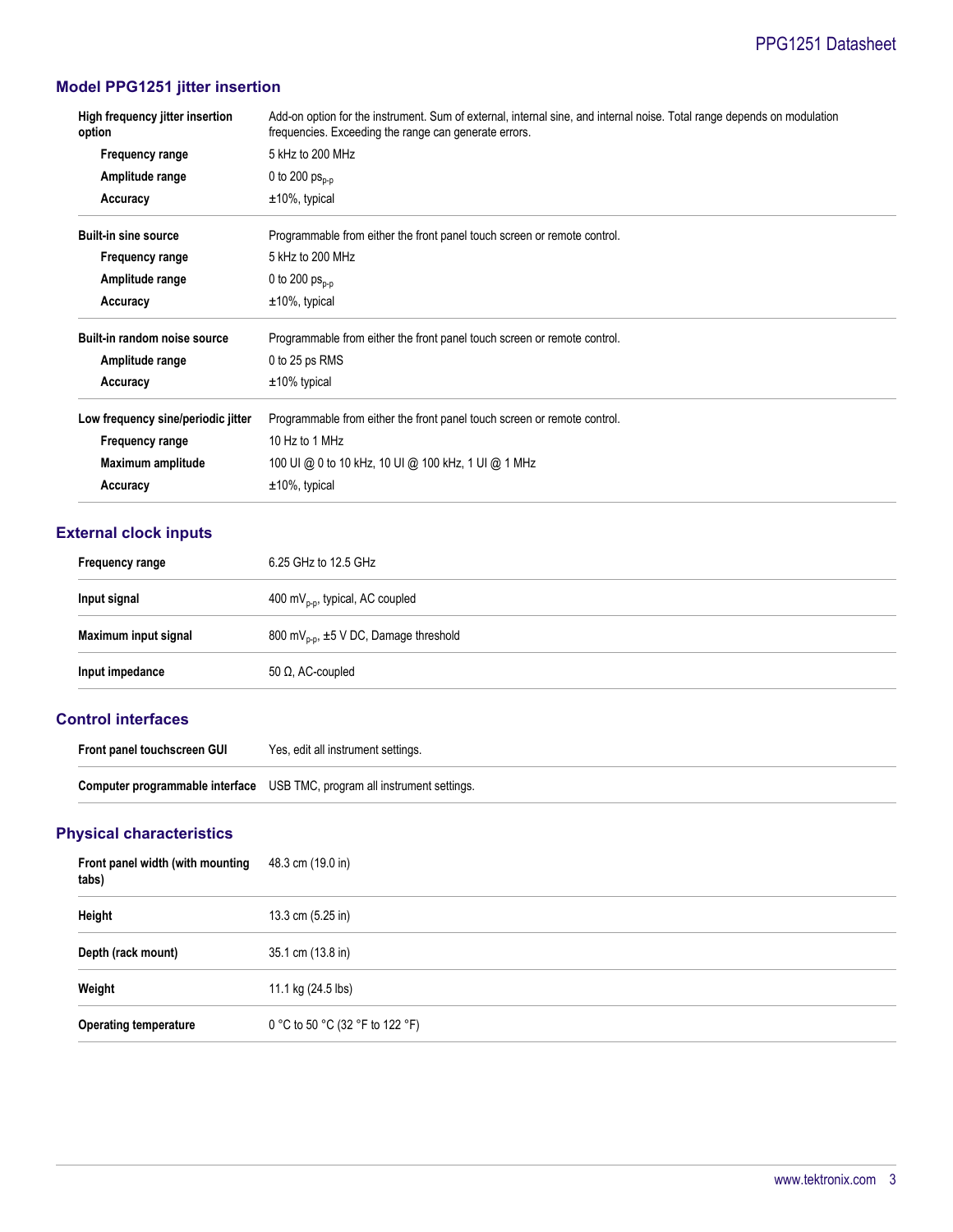## Ordering information

## **Models**

| <b>PPG1251</b> | 12.5 Gb/s programmable pattern generator, 1 channel                               |
|----------------|-----------------------------------------------------------------------------------|
| PPG1251 JIT    | 12.5 Gb/s programmable pattern generator, 1 channel, with jitter insertion option |

## **Instrument options**

#### **Power plug options**

| Opt. A0             | North America power plug (115 V, 60 Hz)    |
|---------------------|--------------------------------------------|
| Opt. A1             | Universal Euro power plug (220 V, 50 Hz)   |
| Opt. A <sub>2</sub> | United Kingdom power plug (240 V, 50 Hz)   |
| Opt. A6             | Japan power plug (100 V, 110/120 V, 60 Hz) |
| Opt. A10            | China power plug (50 Hz)                   |
| <b>Opt. A11</b>     | India power plug (50 Hz)                   |
| Opt. A99            | No power cord                              |

#### **User manual options**

**Opt. L0** English manual



 $GPIB$ 

Tektronix is registered to ISO 9001 and ISO 14001 by SRI Quality System Registrar.

Product(s) complies with IEEE Standard 488.1-1987, RS-232-C, and with Tektronix Standard Codes and Formats.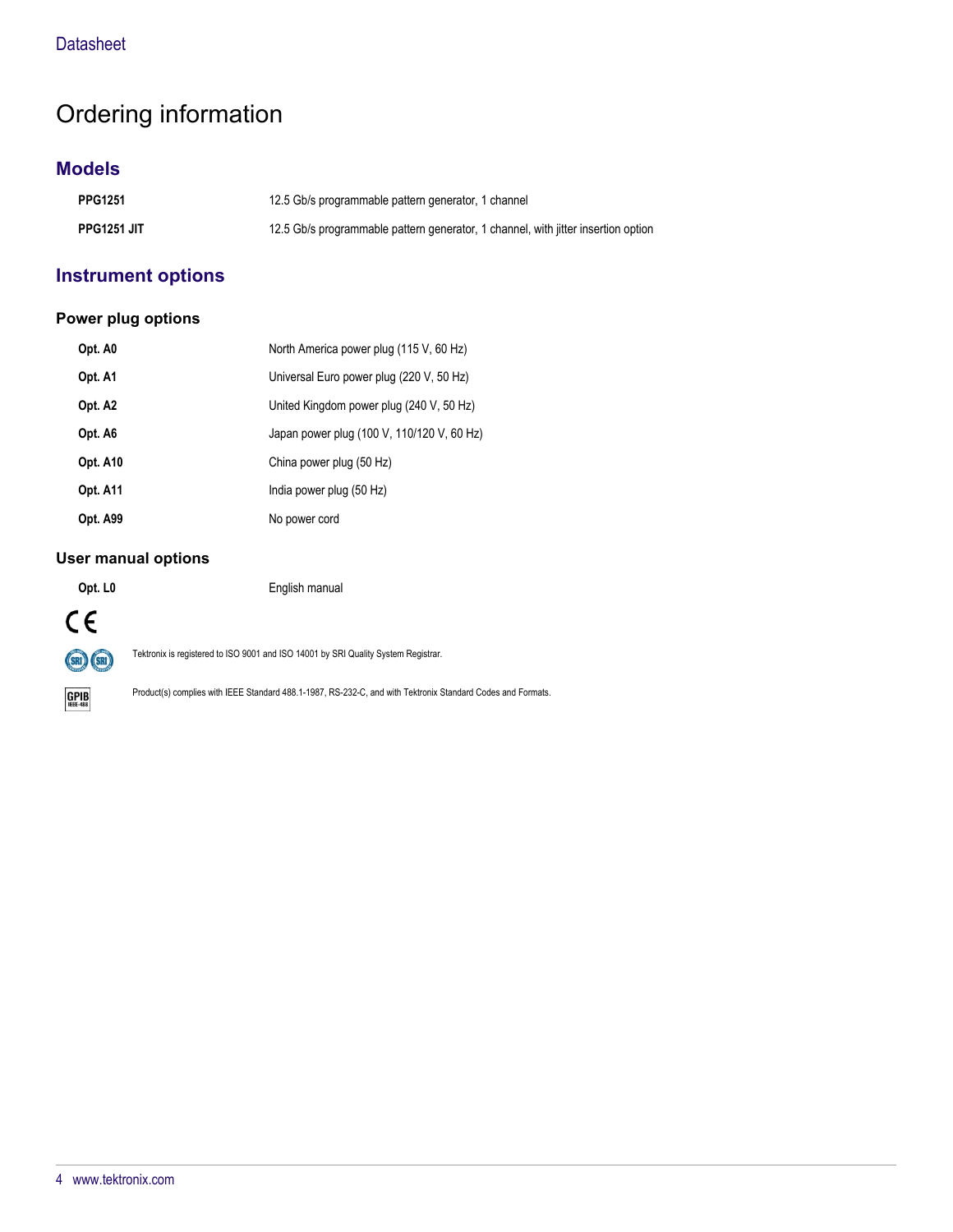PPG1251 Datasheet